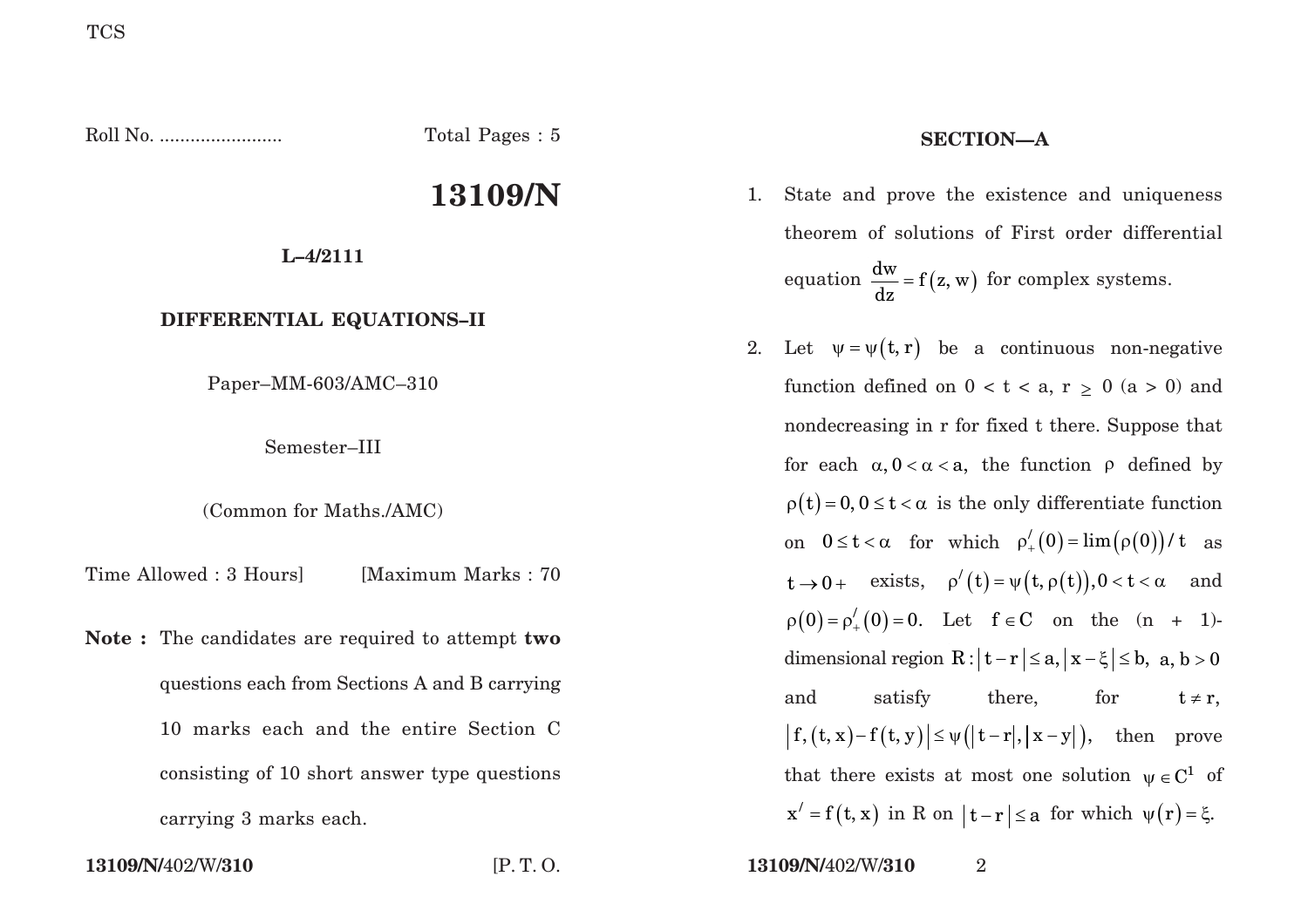3. Let  $f \in C(n=1)$  on the rectangular  $0 \le t \le a, |x| \le b$ , where a, b > 0 and assume  $f(t, x_1) \leq f(t, x_2)$  if  $x_1 \leq x_2$  and  $f(t, 0) \geq 0$  for  $0 \le t \le a$ . Prove that the successive approximations converge to a solution of  $x' = f(t, x), x(0) = 0$ , on

$$
0 \le t \le \alpha = \min\left(a, \frac{b}{M}\right)
$$
 where  $M = \max|f|$  on the

rectangle.

4. State and prove Caratheodory theorem.

## **SECTION—B**

5. Find the distribution which gives rise to the potential

$$
\psi = \begin{cases}\n a^{2} - 3x^{2} & ; r < a \\
\frac{a^{5}(y^{2} + z^{2} - 2x^{2})}{r^{5}} & ; r > a\n\end{cases}
$$
\nwhere  $r^{2} = x^{2} + y^{2} + z^{2}$ .

6. Show that the family of right circular cones  $x^{2} + y^{2} = cz^{2}$ , where c is a parameter, forms a set of equipotential surfaces. Also, find their corresponding potential function.

**13109/N/**402/W/**310** 3 [P. T. O. **13109/N/**402/W/**310** 4

- 7. A point charge q is placed at a point with position vector F outside a grounded conducting sphere of radius a. Find the electrostatic potential of the field and show that the image system consists of a change  $-\frac{qa}{f}$  situated at the inverse point  $\frac{a^2F}{f^2}$ .
- 8. A uniform insulated sphere of dielectric constant <sup>κ</sup> and radius 'a' carries on its surface a charge of density  $\lambda P_n(\cos \theta)$ . Prove that the interior of the  $\text{sphere contributes an amount } \overline{(2\text{n}+1)(\text{\tt kn}+\text{n}+1)}$  $2\hspace{-0.04cm}\small{\wedge}\hspace{0.2cm} 2$  ,  $3$ 2  $8\pi^2$ λ $^2$ a $^{\rm o}$ κ ${\rm n}$  $(2n+1)$  $(\kappa n + n + 1)$ π $^2$ λ $^2$ a $^{\circ}$ κ  $+1$  ) (  $\kappa$ n + n +

to the electrostatic energy.

## **SECTION—C**

- 9. Write short notes on the following :
	- (i) Define equipotential surface.
	- (ii) Write a short note on the successive approximation for the differential equation.